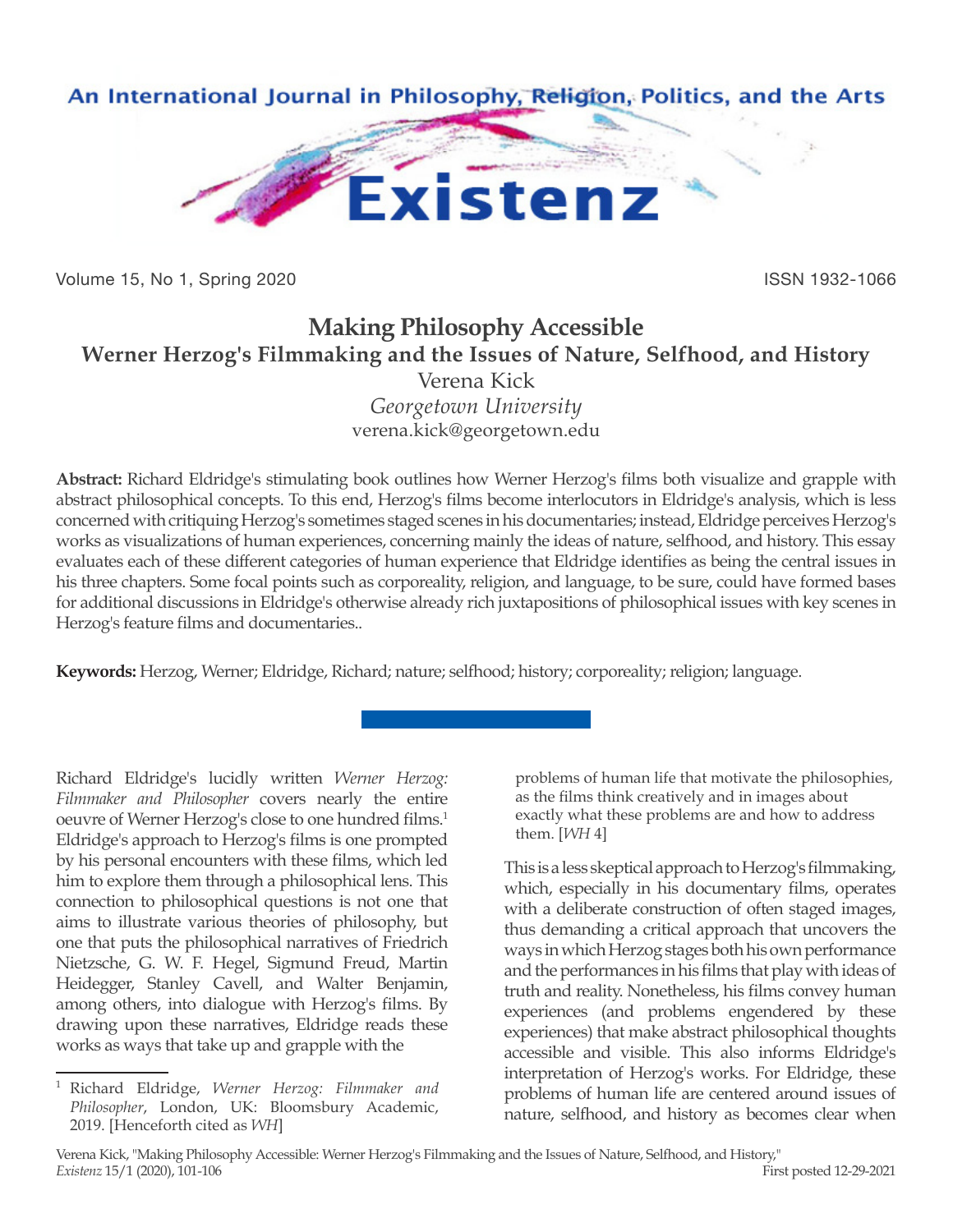looking at his sparse table of contents that lists nothing else but these three categories as the chapter titles of the book. While some more detail would have been helpful to guide readers at this point, one also wonders why these categories were chosen and why others were left out. For instance, the issue of corporeality, as seen through a philosophical lens, emerges as an important category in Eldridge's introduction as he reflects in this context on Herzog's construction of images with full attention to their "bodily placement in relation to objects" (*WH* 27), and also on a viewer's placement in and engagement with the story. Herzog's images are "signature stylistic constructs" (*WH* 32), and trigger in viewers, as Eldridge writes, a "modulation of attention" (*WH* 38). While Eldridge returns to this relationship between Herzog's protagonists, the viewers, and the constructed images in all three of his chapters (which could have prompted a treatment in a chapter of its own), he addresses questions regarding the viewer and Herzog's *dramatis personae* mainly in his central chapter on selfhood. The pursuit of selfhood is essentially a role that both his protagonists and viewers (and by extension also Herzog himself) attempt to achieve once they are thrown into and embodied in nature and history. Herzog's constructed images and the subsequent modulated images can then particularly help and support the viewers with their own embeddedness in history and nature and their desire to enter the role of selfhood. The three chapters are prefaced by an introduction in which Eldridge combines a thorough review of the literature on Herzog's oeuvre with the filmmaker's own thoughts. This is also the place where Eldridge adds to the conversation the thoughts of, for example, Freud, Heidegger, and Merleau-Ponty, and by doing so he is proposing that Herzog's films are the visual expression of some of the concerns that had been on the minds of these philosophers.

In the chapter titled "Nature," Eldridge draws parallels between Herzog and Nietzsche in their view of nature as being hostile to human powers, and he maintains throughout the book that Nietzsche continues to be a consistent partner-in-thought for Herzog. For instance, on the back cover of Paul Cronin's book of conversations with Herzog, one can read twenty-four aphorisms by the filmmaker,<sup>2</sup> the first one being, "Always take the initiative." This approach is reminiscent of Nietzsche's thought about the will to power, references to which Eldridge addresses in the context of contrasting forces of nature with the force of willpower (*WH* 50-1). When reading this chapter, one wonders if Herzog's filmmaking could be described as being Nietzschean. However, it appears that Herzog's images of nature help to refuse creating a harmonious picture between human beings and nature, and instead they visualize the juxtaposition of humans' quest for meaning with a self-developing nature void of meaning or purpose. While one has to be careful not to rely too much on Herzog's own stylized statements in this regard, Eldridge's reference to the filmmaker's own childhood experiences is appropriate, in contrast to other passages in the book where a more critical approach to Herzog's own statements would have been beneficial. Herzog's encounter with nature as he was growing up in rural Bavarian mountains and villages was still in youthful awe and respect for nature which then, when becoming an adult, marks along with the path to selfhood, also the gap between one's own purpose and self-reflectiveness compared to nature's purpose. Eldridge writes,

the experience of Herzog's images of nature includes an experience on the part of the viewer of being left outside the movement of nature, as nature relates itself to itself. [*WH* 68]

This self-referential and cyclical movement of nature brings it then about that the images of nature and landscapes are becoming the least accessible to Herzog's viewers. In contrast to this view, I argue that the more constructed Herzog's images become in his films, the more approachable these films become to his viewers, whereas in my estimation the long pans of landscapes leave out his audience. Yet, this seems to be the necessary estrangement in that viewers cannot readily relate to nature's images, as they are too familiar with them outside of the movie theater. In this regard, Eldridge points toward Herzog's documentary *The White Diamond* (2004) in order to demonstrate "what worthwhile human action might look like, even while accepting the transitoriness of human life in nature" (*WH* 89). Eldridge's description and particularly the subsequent interpretation of the documentary's final sequences arguably fall a bit short, especially as he calls them "one of the most astonishingly evocative sequences in the history of filmmaking" (*WH* 92). However, he still manages to

<sup>2</sup> Werner Herzog, *A Guide for the Perplexed: Conversations with Paul Cronin*, ed. Paul Cronin, London, UK: Faber & Faber 2014, back cover (https://images-na.sslimages-amazon.com/images/I/81yBVgLnwjL.jpg).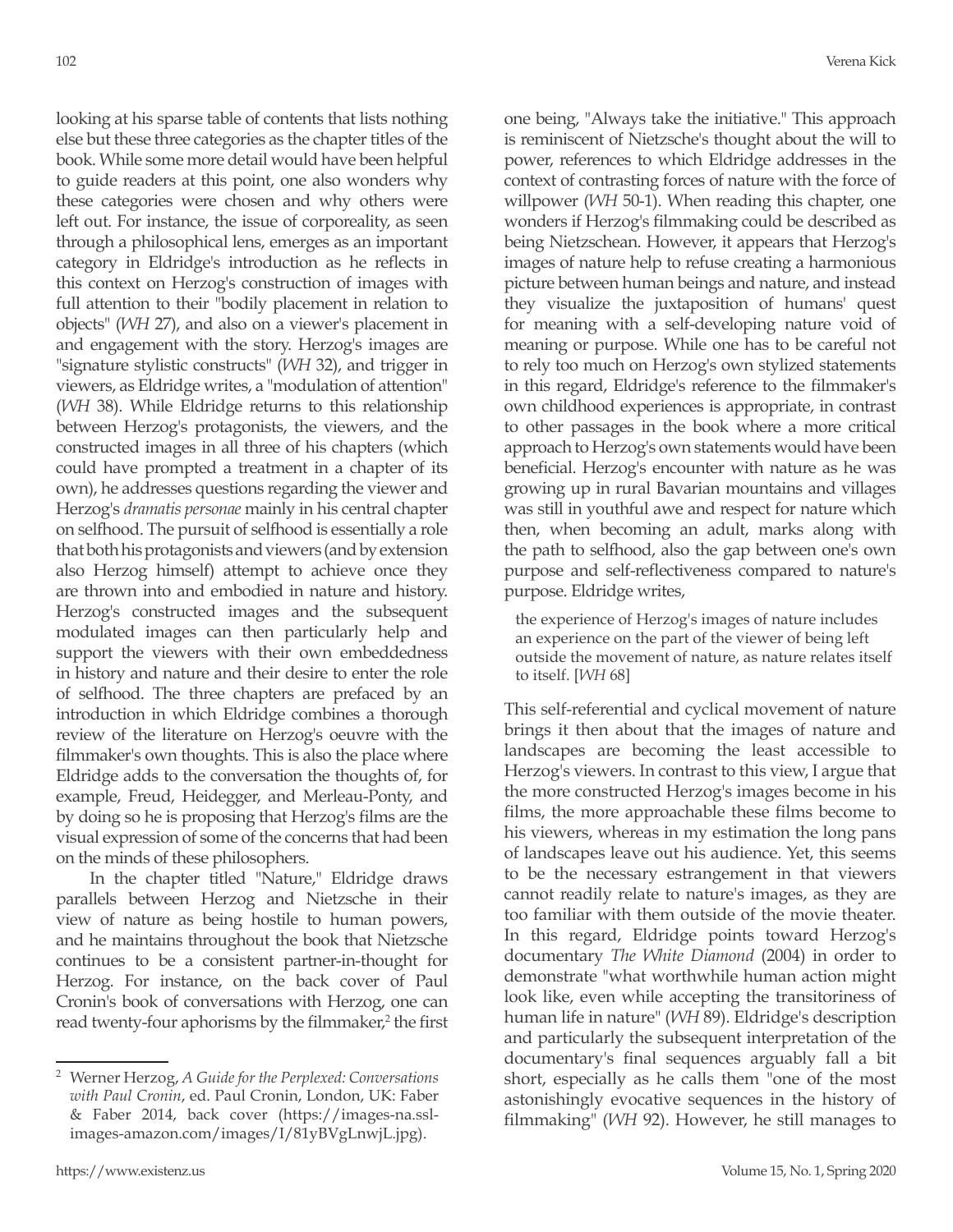highlight in this close reading that there is a nature relating solely to itself, proliferating "unusual forms of life without either regard or any privilege for the human" (*WH* 90). At this point, while Herzog's role as a filmmaker includes immersing himself in his films, often present either via his body or voice (close or next to his protagonists), he also often positions himself as an observer outside of nature, such as in regard to the swifts and the waterfall in *The White Diamond*. This prompts the question as to where this frame arrangement positions his viewers. In this context, Eldridge writes about the aforementioned modulation of attention that is being achieved through the editing of images and sound, and in this instance is including Herzog's voiceovers. For Eldridge, the editing of *The White Diamond* with its final waterfall sequence is an example of attention modulation. In addition and by answering the question posed above, this editing practice aligns viewers with the camera's eye, enabling them to have a privileged position of meta-reflection that allows them to pay attention to the contrast between "nature's indifferent self-development" (*WH*  90) and one's capacity of becoming an outsider due to one's "reflective intelligence and language" (*WH* 92). Eldridge's consideration of the position of the implied viewer's body would have been an interesting addition to this otherwise productive close-reading of key passages in an array of Herzog's films that elaborate on the ways in which the filmmaker's images address the gap between nature and human beings without the latter becoming the endpoint of the former's aim.

In the beginning of his longest chapter on the topic of selfhood, Eldridge defines the three concepts of (1) substance, (2) subject—as applying to "anything that responds to external influences"—and (3) person—as being a "role, norm, or status concept" (*WH* 100). After reading the chapter on Herzog's visualization of the individual's struggle to fully realize its selfhood, I found myself going back to the beginning of the chapter while wondering, whether all individuals in Herzog's films are to be understood as being primarily "subjects"? Subjects that struggle both with external influences and the actualization of their selfhood, while either not having achieved or having fully rejected "personhood," and hence who might not fulfill any roles, norms, or have the status of a moral being? Yet, stripping the protagonists of *The Enigma of Kaspar Hauser* (1974), *Stroszek* (1977), and *Even Dwarfs Started Small* (1970) of their personhood

would go too far as Eldridge shows for these and other films:

Herzog continuously investigates a range of cases involving both the achievement and the defeat of the expression of selfhood in forms of worldly practice. These forms include not only madness and withdrawal, but also experiences of striking selfpresence in bodily activity. [*WH* 111]

To this end, Herzog is not interested in depicting the everyday life of ordinary characters, but instead he portrays the life of outsiders, eccentrics, or outcasts. These choices, in turn, serve specifically well to express the powers of selfhood:

They have either chosen or been forced into efforts to make meaning and express their powers of selfhood in the face of a hostile administered social world. [*WH* 113]

In this context, Eldridge points out especially those of Herzog's protagonists who either struggle with language (muteness), use it in non-ordinary ways (preaching, auctioneering), or whose struggle with the world and their actualization of selfhood has impacted their body (Reinhold Messner's or Walter Steiner's physical achievements, Juliane Koepcke's downfall into the jungle, or Aguirre's and Fitzcarraldo's manically and physically demanding projects). As with the previous chapter, a further engagement with the body, this time it is not the viewer's body, but the protagonist's body, would have been a welcome addition to Eldridge's discussion. Nonetheless, his readings of key passages in films such as *Huie's Sermon* (1981), *Bells from the Deep* (1993), *Wheel of Time* (2003), or *Signs of Life* (1968) in the context of selfhood are most insightful. Moreover, in particular the broad spectrum of the more than a dozen films that Eldridge takes into consideration in this chapter allows readers to see, as Eldridge writes, that

for Herzog, one must, in order to achieve selfhood and a sense of meaning more fully, be underway passionately, as if on a quest for the sacred. Drift, stale convention, and anomie are the enemies of the achievement of human selfhood; passionate bodily engagement in repetition is its necessary condition of possibility. [*WH* 127]

In this chapter, Eldridge also covers Herzog's documentaries that are concerned with religion. For Eldridge, Herzog understands religion as a spiritual exercise, as it allows for a "conversion of a way of life from within a way of life" (*WH* 117), in which his own filmmaking essentially becomes a religious or spiritual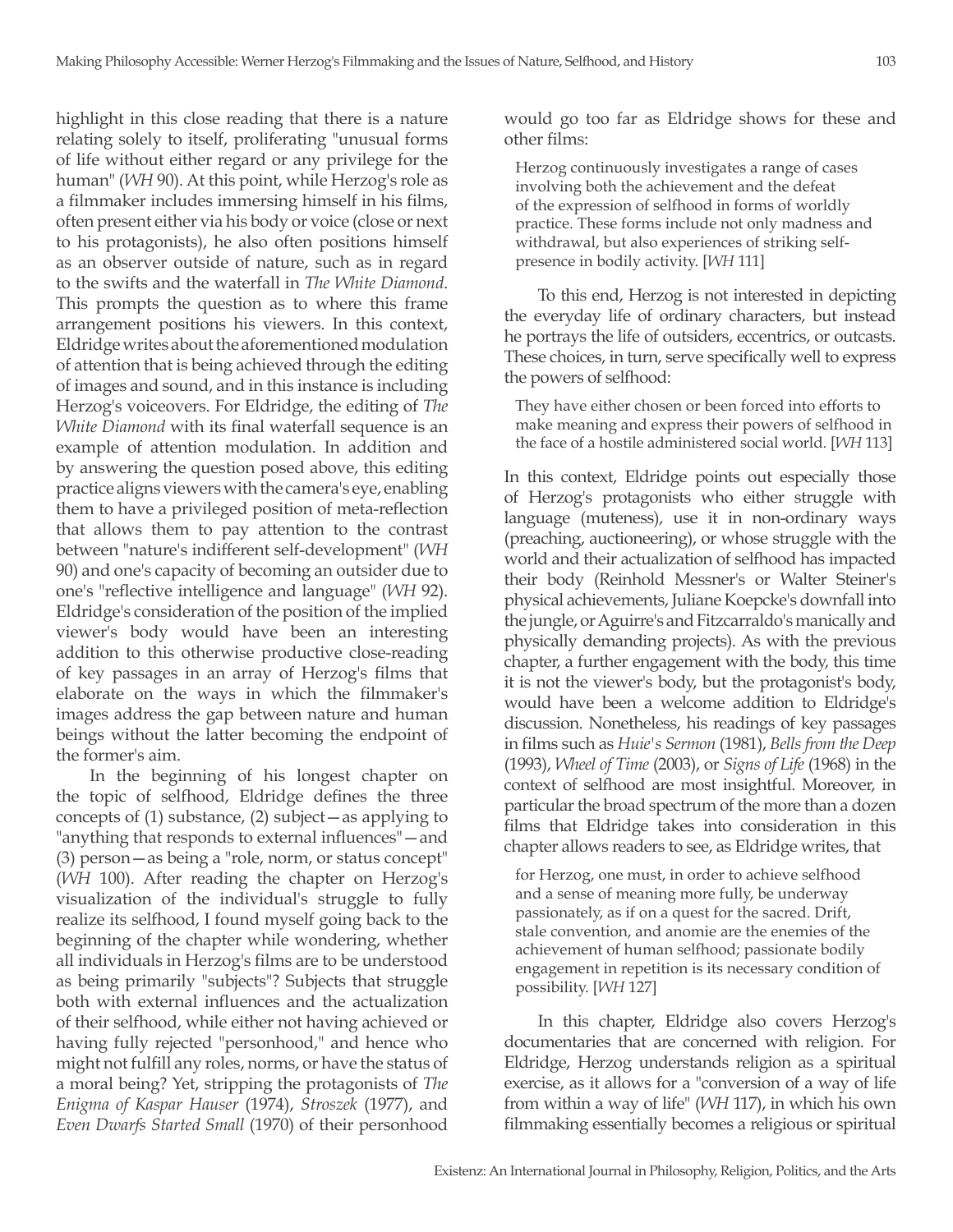exercise for him. Eldridge quotes a passage by Eric Ames who writes that the relationship at heart in Herzog's documentaries on religious practices exteriorizes spirituality by making it "sensual and tangible, through the believer's interaction with the unseen image" (*WH* 122).<sup>3</sup> In reading this chapter that focuses primarily on Herzog's protagonists, I wonder whether Ames' assertion can also be applied to Herzog's interaction with the cinematic image, aiming to make his viewers see what would remain otherwise unseen through repeatedly revisiting religious protagonists and his fascination with the corporeality of religious acts? In the same way as the repetitiveness of his protagonists' performances becomes apparent in Herzog's repeated attempts to visualize selfhood, this suggests also that his filmmaking itself is turning into a spiritual act. This would have been a possibility to explore in this chapter (similar to when Herzog's childhood played a role in the chapter on nature), but as proven by the array of films and subjects that Eldridge discusses in terms of selfhood, this might have simply overburdened the chapter.

In addition to the connection between the actualization of selfhood and repetitive bodily engagement, also language plays an important role in the acts of self-actualization. Discussing Herzog's fiction films in the second half of the chapter, Eldridge writes,

convention and social authority, thought of as coercive and *represented by language*, are set in opposition to nature and internal powers of self-making. [*WH* 130, my emphasis]

He continues to clarify that the events in Herzog's films are connected due to a thematic structure that posits convention, social authority, and language in contrast to nature, internal power, and visuality. Eldridge successfully illustrates this opposition in regard to Stroszek's interaction with nature in *Signs of Life* (1968). Using the category of language is useful here in order to understand why Stroszek fires his rifle in the air after seeing a valley full of windmills: it is his lack of ability to communicate his experiences via language. Even the farmer's daughter in *Signs of Life*, who has troubles speaking, is able to sing a song. Yet,

Stroszek cannot express himself via song or interact with others. Only the act of setting off fireworks serves as a visual expression, which for Eldridge demonstrates "achievements of visuality" (*WH* 131). Similar to Stroszek, also other characters in Herzog's fiction films are in non-linguistic environments that seem to provide a connection to nature while the introduction of language is a destructive force, even leading, for instance, to the death of the main character in *The Enigma of Kaspar Hauser*. In *Aguirre, the Wrath of God* (1972), language at first seems to be employed quite differently. Aguirre not only commands the expedition to continue relentlessly, he also eventually states his self-founding in proclaiming to marry his daughter in order to found the purest dynasty on earth. Yet, this use of language remains only a wishful manifestation, considering Aguirre's daughter is deadly wounded and he is alone on a raft, drifting down the Amazon together with only monkeys and dead bodies. Thus, in Herzog's fiction films, language becomes a factor that hinders its characters from achieving meaning or actualizing themselves in their environment.

This employment of language to demonstrate the failure of self-actualization seems to continue throughout in Herzog's documentaries, as Eldridge shows in the last part of his chapter on selfhood. Many of Herzog's non-fiction protagonists are, similar to Stroszek and Aguirre, also "isolated, fanatically committed, or eccentric" figures (*WH* 146). In *Land of Silence and Darkness* (1971), the protagonists are not able to communicate, either being born deaf-blind or having lost over time the ability to communicate. Yet, this isolation does not mean a loss of selfhood—it is only a different way of manifesting selfhood, for example, when deaf-blind Fleischmann explores the world around him in a tactile manner through embracing and feeling a tree. Neither language nor vision are needed in this case. Albeit in a very different way, also for Steiner, in *The Great Ecstasy of Woodcarver Steiner* (1974), enacting his selfhood involves his entire body when he ski-jumps, which is also similar to Reinhold Messner, who feels empowerment by mountain climbing in *The Dark Glow of the Mountains* (1985). Steiner, Messner, and an array of other protagonists in Herzog's documentaries are able to manifest themselves by being removed from others and via "experiences of striking self-presence in bodily activity" (*WH* 111). Language does not play a role here, which marks a continuity to Herzog's

<sup>3</sup> Cited, with minor omission, from Eric Ames, *Ferocious Reality: Documentary according to Werner Herzog*, Minneapolis, MN: University of Minnesota Press 2012, p. 94.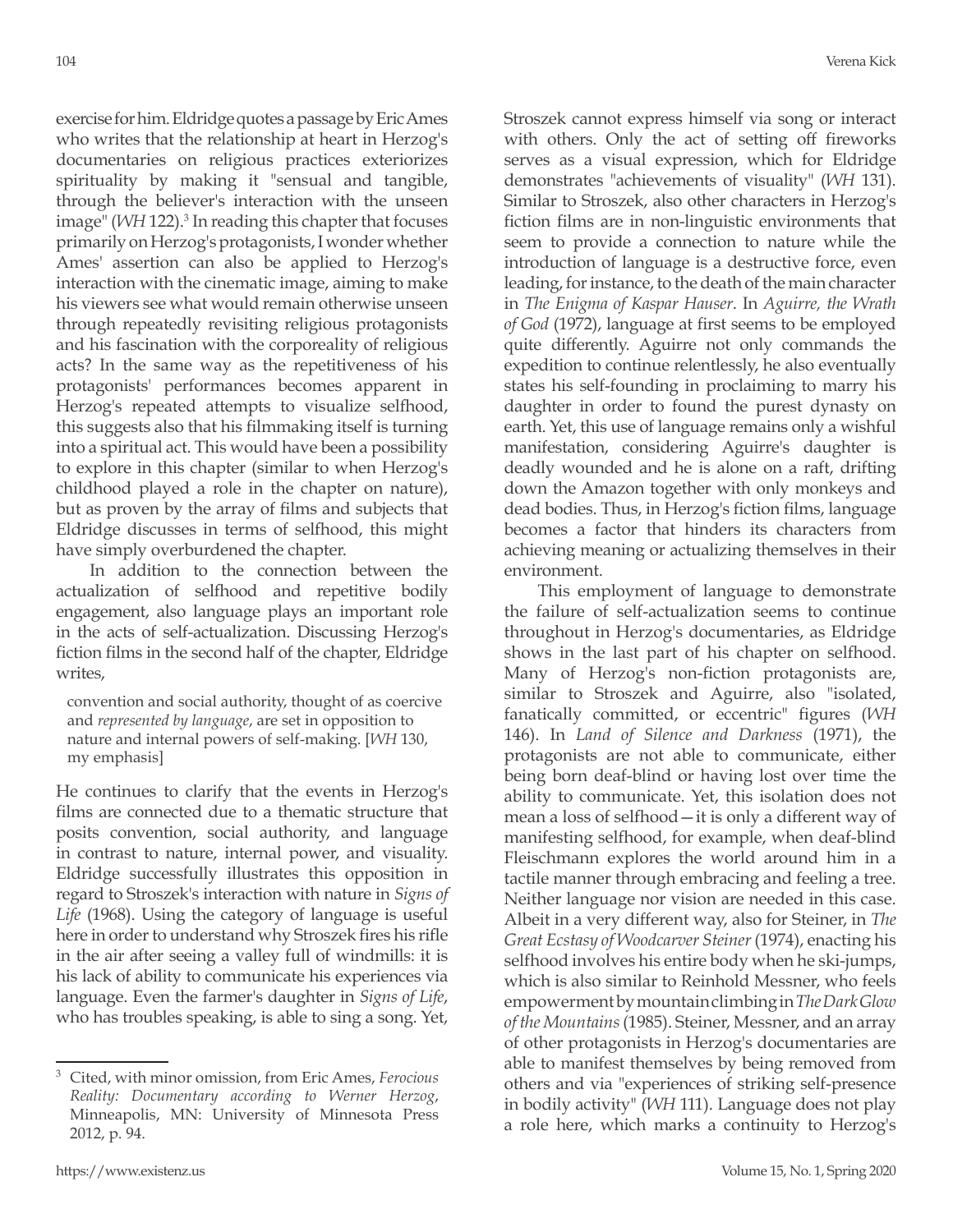feature films. Eldridge emphasizes this connection by way of arguing that Herzog's

interest in single extreme cases [such as Steiner or Messner] is prefigured not only by the fiction films *Aguirre*, *Kaspar Hauser*, and *Stroszek*, but also by the 1971 documentary *Land of Silence and Darkness*. [*WH* 146]

These connections between these films, their protagonists, and their bodily interactions with the world, which excludes language, seem less relevant for Herzog's documentaries related to religion that Eldridge examines separately at the beginning of the chapter. Eldridge discusses the performances of the preachers in *God's Angry Man* (1981) and in *Huie's Sermon*, whose engagement with the audience relies on "repeated verbal motifs and their cadences" (*WH* 117). Comparable with other protagonists in Herzog's nonfiction films, the preachers use language to connect to a venerated image, often also via their "repeated bodily religious doings" (*WH* 127). Although in this context body and language seem to play an equally important role in self-actualization as in the films Eldridge discusses later in the chapter, in analyzing the documentaries on religious topics first, I wonder whether Eldridge suggests a continuation with Herzog's other films or rather, conversely, a break from them, as the preachers' actions are performances in a space distinctive from the natural world that one sees in *Kaspar Hauser*, *Aguirre*, or *Stroszek*.

The final chapter on history starts with covering the controversies around Herzog's films that regard the representation of historical and political realities that arose because they often overlay, over-stylize, or even erase the actual historical and socio-economic realities depicted. Yet, as Eldridge also points out, Herzog criticizes "Euro-American civilization in broad terms as barbaric," and while he does not offer a solution to his criticism, Eldridge notes a recovery may be possible through the "*ressentiment*-laden formation of the ego" (*WH* 175). Eldridge's main interlocutor for framing his discussion of Herzog's understanding of history is Walter Benjamin and his view of history not so much as science, but rather as a constructivist-aesthetic remembrance. His argument follows a movement that intertwines the films' plots and Herzog's own statements as evidence, yet, this time he is focusing on passages from, among others, *Fata Morgana* (1971), *Where the Green Ants Dream* (1984), and *Encounters at the End of the World* (2007). In the beginning of the chapter, Eldridge underlines that a productive analysis

of these films also means to recognize that instead of an absence of socio-historical and political issues in Herzog's films, there are unusual political concerns present, namely, as Eldridge states, "essentially by of way of stylization" (*WH* 173). One of these concerns, for instance, is the worry about "European barbarism" (*WH* 174), for which Herzog does not offer a filmic solution that would portray a "productive social change" (*WH* 175). According to Eldridge, the main reason for this is the fact that Herzog's projections of life respond to cultural and religious experiences that lie outside of life in an industrialized civilization (*WH* 175). This then begs the question what kind of history one sees in these films? In evoking Benjamin, Eldridge suggests one could see history as remembrance—a history that "seizes on past, singular, exemplary possibilities" (*WH* 179), which resonate and are actualized in the presence, not aiming to represent images of progress and achievements. As examples, Eldridge refers to the pimp and madam playing the drums and the piano in *Fata Morgana*, to Steiner's ecstatic ski jumps, or to the sermonizing of Huie Rogers and Gene Scott. These simple resistances are complemented by "collective possibilities of resistance to modern emptiness" (*WH* 183), as, for instance, in *Ballad of the Little Soldier* (1984) or *Where the Green Ants Dream*, which depicts that modern civilization overpowers the Aborigines' rights and experiences. Looking back to the chapter on selfhood, Eldridge is able to align the interaction between the authorities and the marginalized Aborigines with the marginalized figures in *The Enigma of Kaspar Hauser* and *Woyzeck* (1979). At the end of his analysis of *Where the Green Ants Dream* he points out that the film's message and its signature images of nature do not fit the legal and political issues at hand. Yet, they still manage to show a concern about modern life's oppression. I suggest, one could even go one step further, by way of looking at how the viewers' attention is modulated with these images (*WH* 38), as history is neither only constructed by showing legal issues, nor is history avoided by Herzog by only showing landscapes and captivating close-ups of the Aborigines' faces. It seems that these unexpected juxtapositions of images of legal procedures, landscapes, and close-ups of faces requires viewers to continuously transform their attention while watching the film that perhaps, in this way, translates Herzog's worries about the impact of modern life to the viewers' experience of his films. In his analysis of the final sequence of *Gesualdo:*